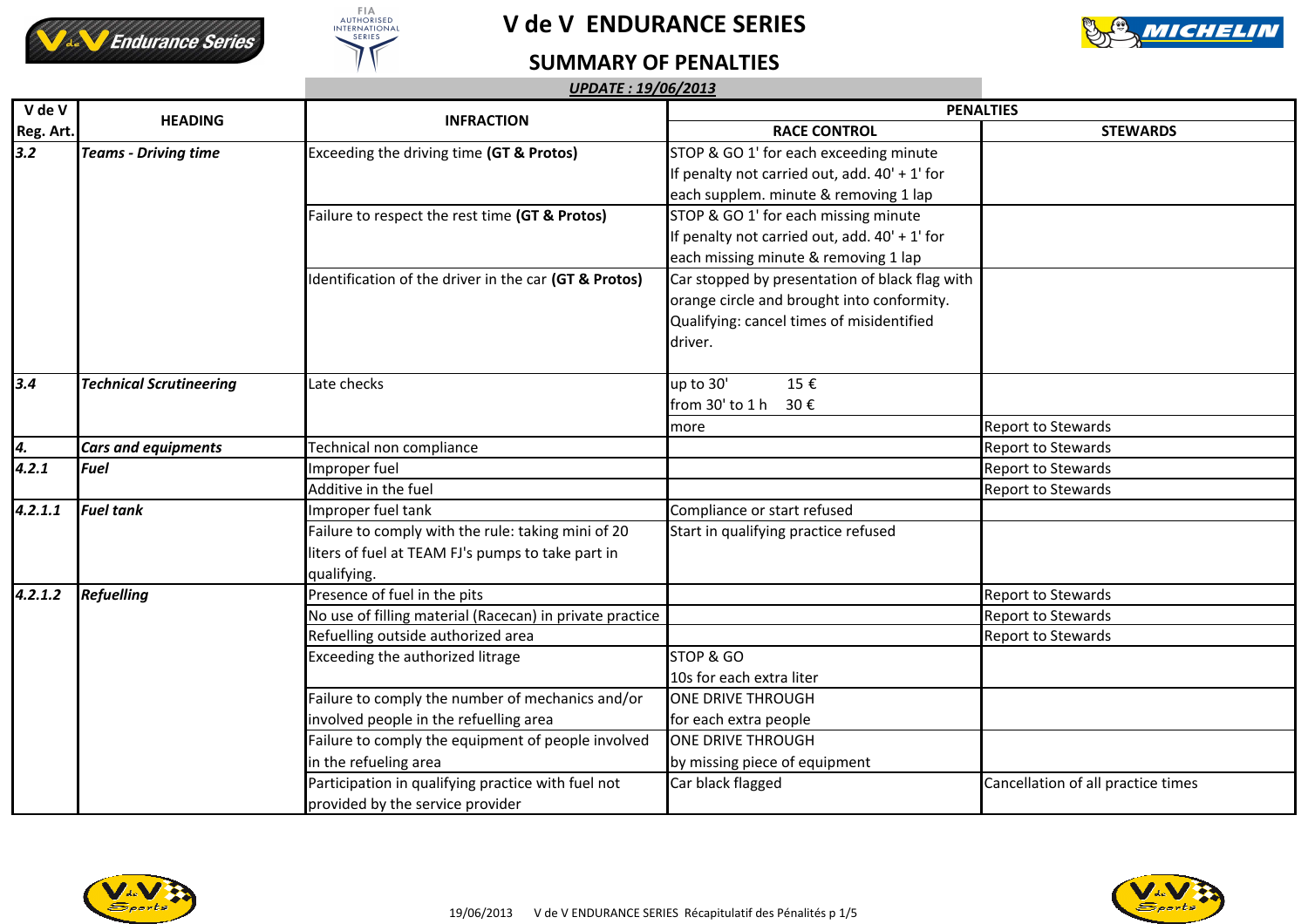





## **SUMMARY OF PENALTIES**

|           |                         | <b>UPDATE: 19/06/2013</b>                                                                              |                                                                                                                                    |                              |
|-----------|-------------------------|--------------------------------------------------------------------------------------------------------|------------------------------------------------------------------------------------------------------------------------------------|------------------------------|
| V de V    |                         |                                                                                                        | <b>PENALTIES</b>                                                                                                                   |                              |
| Reg. Art. | <b>HEADING</b>          | <b>INFRACTION</b>                                                                                      | <b>RACE CONTROL</b>                                                                                                                | <b>STEWARDS</b>              |
|           | <b>Refuelling</b>       | Failure to follow the procedure for access to pumps                                                    | STOP & GO                                                                                                                          | Possibly, report to Stewards |
|           |                         | Failure to follow the procedure for exit the fuel<br>station                                           | STOP & GO                                                                                                                          | Possibly, report to Stewards |
|           |                         | Unauthorized intervention on the car in the refuelling STOP & GO<br>area                               |                                                                                                                                    | Possibly, report to Stewards |
|           |                         | Non compliance with rules of deposit for fuel costs                                                    |                                                                                                                                    | <b>Report to Stewards</b>    |
| 4.2.2     | <b>Tyres</b>            | Use of heating blankets and/or other systems to heat<br>tyres                                          |                                                                                                                                    | <b>Report to Stewards</b>    |
|           |                         | No valve cap                                                                                           | STOP & GO<br>10 s for each missing cap                                                                                             |                              |
|           |                         | Failure of the mark, size and type of tyre referenced<br>for the car in Appendix Table 2 of Regulation | Car stoppped                                                                                                                       | <b>Report to Stewards</b>    |
|           |                         | Use of tyres unmarked and/or unreported for<br>qualifying practice and race                            | Car stoppped                                                                                                                       | Report to Stewards           |
| 4.2.3.1   | <b>Exhaust</b>          | Initial scrutineering<br>Exceeding the noise level in static measurement                               | Start refused                                                                                                                      |                              |
|           |                         | Practice & race<br>Exceeding the noise level in dynamic measurement:<br>$>105$ dB                      | Recul de 2 places par DB supplémentaire                                                                                            | Possibly, report to Stewards |
|           |                         | >110dB                                                                                                 | Stop the car by presentation of black flag with<br>orange disc. Cancellation of all practice times<br>or exclusion from the event. | Possibly, report to Stewards |
| 4.2.3.3   | <b>Transponder</b>      | Transponder default                                                                                    | Car stopped by presentation of black flag with<br>orange circle and brought into conformity.                                       |                              |
| 4.2.3.4   | <b>Windows and nets</b> | Non-compliance with rules concerning the opening of<br>windows in practices and races                  | Car stopped by presentation of black flag with<br>orange circle and brought into conformity.                                       |                              |



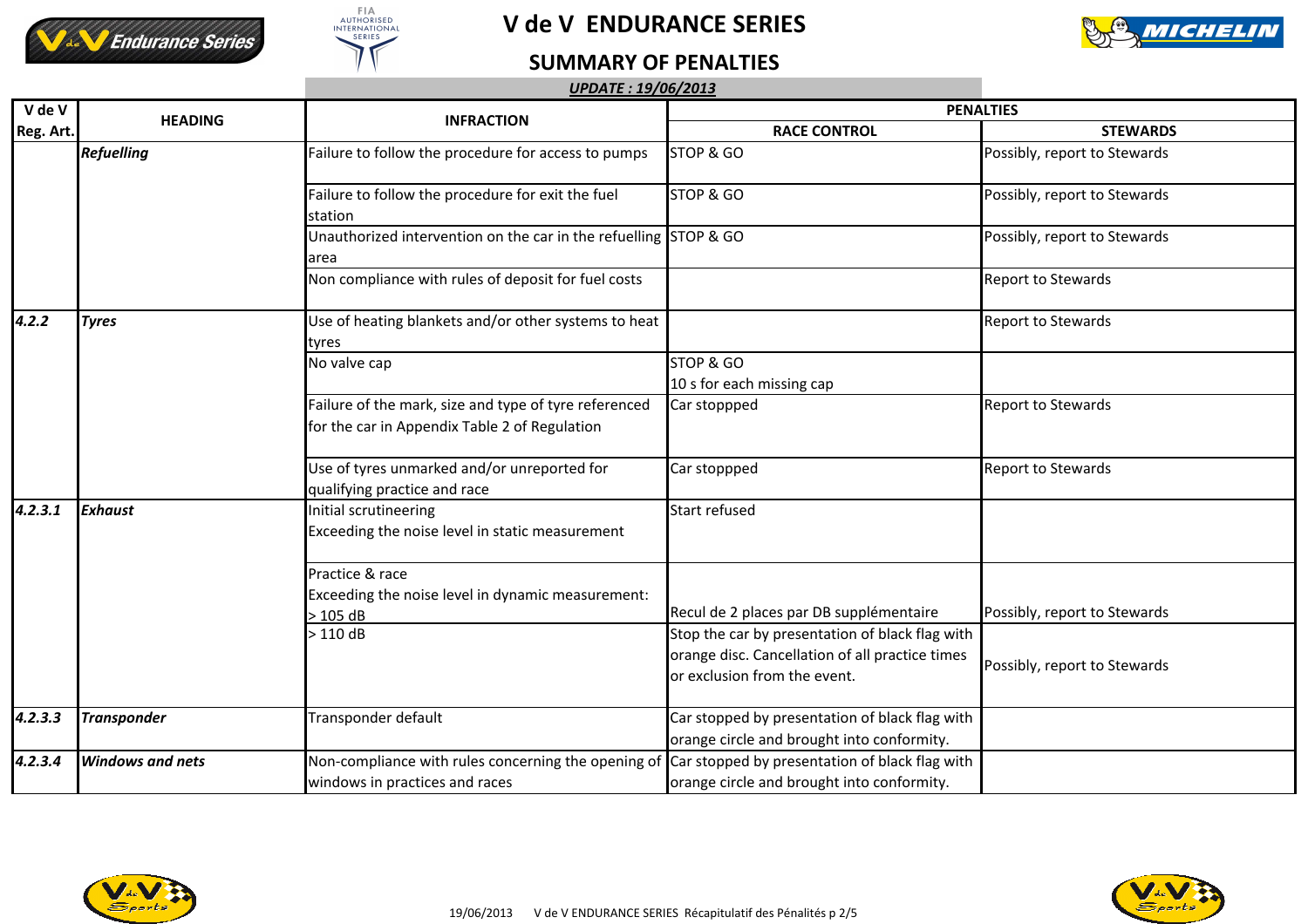





## **SUMMARY OF PENALTIES**

#### *UPDATE : 19/06/2013*

| V de V<br>Reg. Art. | <b>HEADING</b>                      | <b>INFRACTION</b>                                      | <b>PENALTIES</b>                               |                              |
|---------------------|-------------------------------------|--------------------------------------------------------|------------------------------------------------|------------------------------|
|                     |                                     |                                                        | <b>RACE CONTROL</b>                            | <b>STEWARDS</b>              |
|                     | <b>Windows and nets</b>             | Non-compliance with rules regarding the positioning    | Car stopped by presentation of black flag with |                              |
|                     |                                     | of nets in practices and races                         | orange circle and brought into conformity.     |                              |
|                     |                                     |                                                        |                                                |                              |
| 4.2.3.5             | <b>Telemetry &amp; Transmission</b> | Data transfer via telemetry                            |                                                | Report to Stewards           |
|                     |                                     | No statement of frequencies used for radio links by    | Stop the car concerned                         | <b>Report to Stewards</b>    |
|                     |                                     | car                                                    |                                                |                              |
| 4.2.3.6             | Lights                              | Total or partial absence of lighting and/or signaling, | Car stopped by presentation of black flag with |                              |
|                     |                                     | or nonconformity                                       | orange circle and brought into conformity.     |                              |
|                     |                                     | Wiper absent or not working                            | Car stopped by presentation of black flag with |                              |
|                     |                                     |                                                        | orange circle and brought into conformity.     |                              |
| 4.2.3.8             | <b>Specificities - Starting up</b>  | Failure to follow the procedure in case of breakdown   |                                                | Report to Stewards           |
|                     |                                     | on the track                                           |                                                |                              |
|                     |                                     | Failure of the procedure in the pit lane               | STOP & GO                                      | Possibly, report to Stewards |
|                     |                                     | Starting aid by pushing unauthorized                   | Car stopped by presentation of black flag with |                              |
|                     |                                     |                                                        | orange circle and brought into conformity.     | Possibly, report to Stewards |
|                     |                                     | Non-compliance with the minimum number of              | ONE STOP & GO for each missing passage         |                              |
|                     |                                     | required drive through the pit lane (GT)               | If penalty not carried out, add 40' and        |                              |
|                     |                                     |                                                        | removing 1 lap, for each missing passage.      |                              |
|                     |                                     | Non-compliance with rules governing the use of         | STOP & GO                                      |                              |
|                     |                                     | stands                                                 |                                                |                              |
|                     |                                     | Driver change during a refueling                       | Exclusion                                      |                              |
|                     |                                     | Driver change inside the stands                        | STOP & GO                                      | Possibly, report to Stewards |
|                     |                                     | Tyre change inside the stands                          | STOP & GO                                      | Possibly, report to Stewards |
|                     |                                     | Exceeding the number of people working on a car in     | <b>ONE DRIVE THROUGH</b>                       |                              |
|                     |                                     | front of the pits                                      | for each extra people                          |                              |
|                     |                                     | Exceeding the number of people per car in the          | <b>ONE DRIVE THROUGH</b>                       |                              |
|                     |                                     | signalling area                                        | for each extra people                          |                              |
| 4.4                 | <b>Race numbers</b>                 | Failure of compliance and readability of race number   | Car stopped by presentation of black flag with |                              |
|                     |                                     | on the car                                             | orange circle and brought into conformity      |                              |
|                     |                                     |                                                        |                                                |                              |

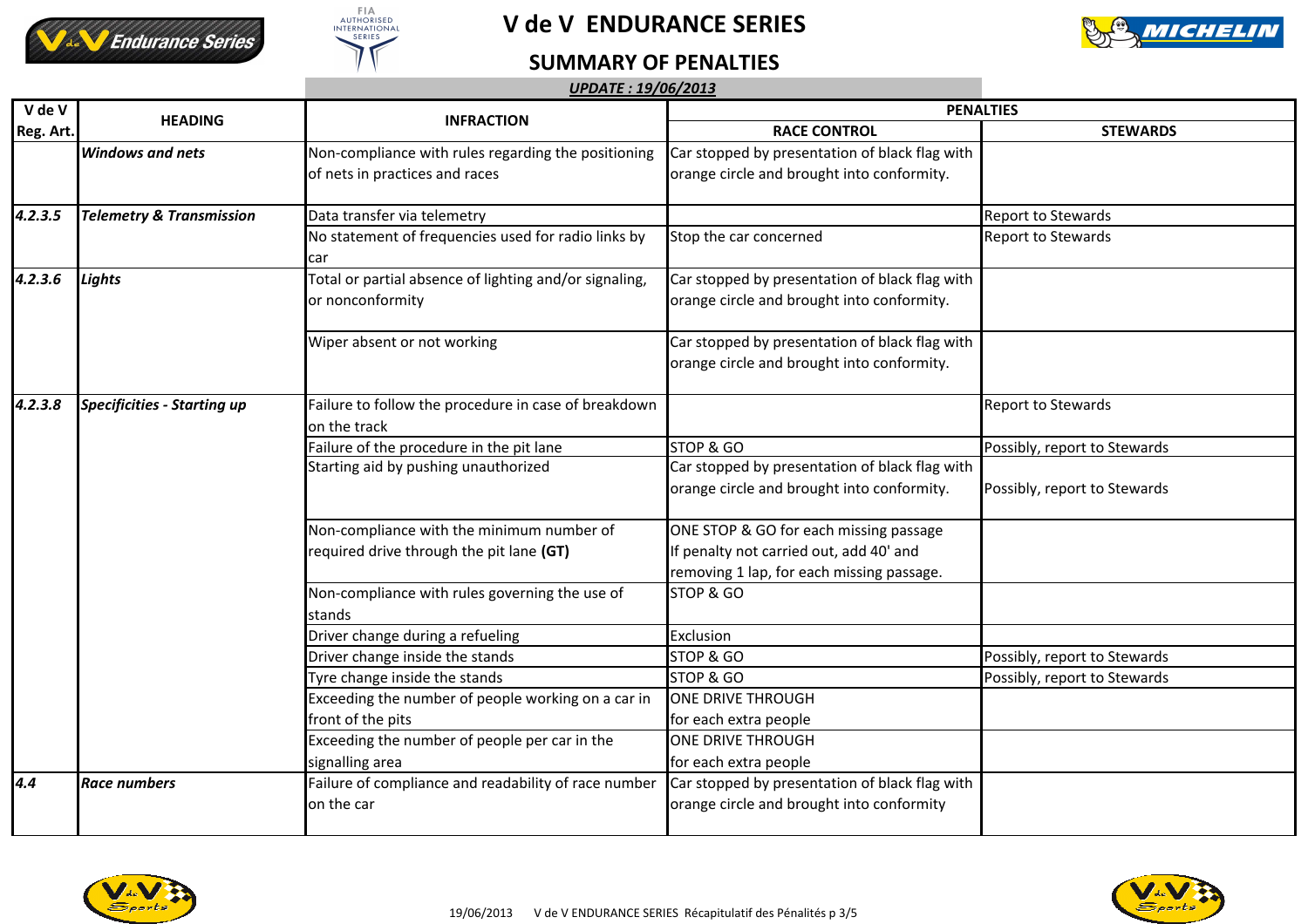





## **SUMMARY OF PENALTIES**

#### *UPDATE : 19/06/2013*

| $\overline{V}$ de V<br>Reg. Art. | <b>HEADING</b>               | <b>INFRACTION</b>                                                             | <b>PENALTIES</b>                                                                                                       |                              |
|----------------------------------|------------------------------|-------------------------------------------------------------------------------|------------------------------------------------------------------------------------------------------------------------|------------------------------|
|                                  |                              |                                                                               | <b>RACE CONTROL</b>                                                                                                    | <b>STEWARDS</b>              |
| 5.1                              | Publicité obligatoire        | Non-compliance with the advertising identification                            | Start refused and/or car stopped by                                                                                    |                              |
|                                  |                              | plan                                                                          | presentation of black flag with orange circle                                                                          |                              |
|                                  |                              |                                                                               | and brought into conformity                                                                                            |                              |
|                                  |                              | Non-compliance with the competition rules of                                  |                                                                                                                        | <b>Report to Stewards</b>    |
| 6.3                              | <b>Pit lane</b>              | Overspeeding in the pit lane                                                  | STOP & GO 10 secondes per Km over                                                                                      | <b>Report to Stewards</b>    |
| 6.3.7                            |                              | Irregular use of the pit lane                                                 | STOP & GO                                                                                                              | Possibly, report to Stewards |
| 6.4                              | <b>Trackside support</b>     | Failure to identify signalers                                                 | ONE DRIVE THROUGH for each concerned                                                                                   |                              |
|                                  |                              |                                                                               | person                                                                                                                 |                              |
| 7.1                              | <b>Practices</b>             | Failure to follow the procedure in practices                                  |                                                                                                                        | <b>Report to Stewards</b>    |
| Z.2                              | <b>Briefing</b>              | Absence or late arrival at briefing                                           | Fine 150 €                                                                                                             | Possibly, report to Stewards |
|                                  | 7.3.1.4.1 Starting procedure | Failure to respect the line up of cars in planned<br>schedule                 | STOP & GO                                                                                                              |                              |
| 7.3.4.1.1                        |                              | Unauthorized intervention on the car on the start grid Start from he pit lane |                                                                                                                        | Possibly, report to Stewards |
|                                  | 7.3.4.1.3 Substitutes        | No declaration of retirement                                                  | Fine 150 €                                                                                                             |                              |
| 7.3.5/                           | Finish                       | Several passing under the checkered flag                                      | 150 € by additional passage                                                                                            | Possibly, report to Stewards |
| 8.2.1/<br>8.2.2                  |                              |                                                                               |                                                                                                                        |                              |
| $\boldsymbol{s}$                 | Penalties - Driver who:      | caused the suspension of a race under Article 150;                            | STOP & GO<br>Put under investigation<br>Penalty automatically converted a 40 seconds<br>penalty in the last three laps | Report to Stewards           |
|                                  |                              | breached these Sporting Regulations or the Code;                              |                                                                                                                        |                              |
|                                  |                              | caused a false start by one or more cars;                                     |                                                                                                                        |                              |
|                                  |                              | caused a collision;                                                           |                                                                                                                        |                              |
|                                  |                              | forced a driver off the track;                                                |                                                                                                                        |                              |
|                                  |                              | illegitimately prevented a legitimate overtaking                              |                                                                                                                        |                              |
|                                  |                              | manoeuver by a driver;                                                        |                                                                                                                        |                              |
|                                  |                              | illegitimately impeded another driver during                                  |                                                                                                                        |                              |
|                                  |                              | overtaking.                                                                   |                                                                                                                        |                              |
|                                  | <b>During practices</b>      | Non respect flags signals,                                                    | STOP & GO                                                                                                              |                              |
|                                  |                              | Unsporting behavior,                                                          |                                                                                                                        |                              |
|                                  |                              | Non respect of safety instructions in the pit lane and                        |                                                                                                                        |                              |
|                                  |                              | signaling area                                                                |                                                                                                                        |                              |